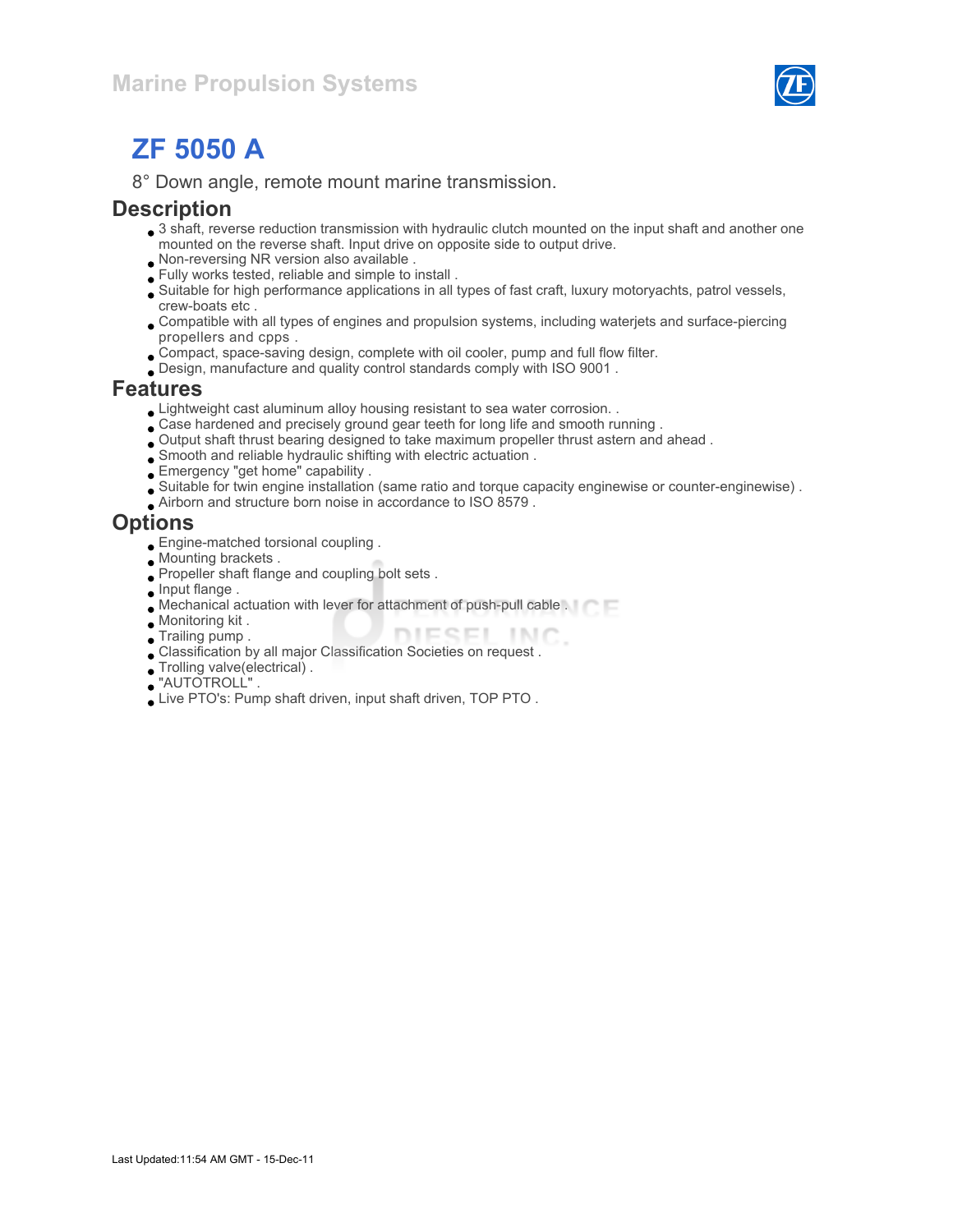

## Pleasure Duty

| <b>RATIOS</b>                                                 | MAX.<br>POWER/RPM<br><b>INPUT POWER CAPACITY</b><br><b>TORQUE</b> |      |                                                  |    |    |          |    |                     |      |          | MAX.<br><b>RPM</b> |
|---------------------------------------------------------------|-------------------------------------------------------------------|------|--------------------------------------------------|----|----|----------|----|---------------------|------|----------|--------------------|
|                                                               | Nm                                                                | ftlb | kW                                               | hp | kW | hp       | kW | hp                  | kW   | hp       |                    |
|                                                               |                                                                   |      |                                                  |    |    | 2100 rpm |    | 2300 rpm            |      | 2450 rpm |                    |
| $\Box$ 1.512*, 1.757*, 2.029, 2.250*,<br>2.467, 2.714*, 2.962 | 9010                                                              | 6645 | 0.9435 1.2652 1981                               |    |    | 2657     |    | 2170 2910 2311 3100 |      |          | 2600               |
| $\blacksquare$ 3.222*                                         | 8200                                                              | 6048 | 0.8586 1.1515 1803  2418  1975  2648  2104  2821 |    |    |          |    |                     |      |          | 2600               |
| $\boxed{\blacksquare}$ 3.429*                                 | 7564                                                              | 5579 | 0.7920 1.0621 1663 2231 1822 2443                |    |    |          |    |                     | 1941 | 2602     | 2600               |

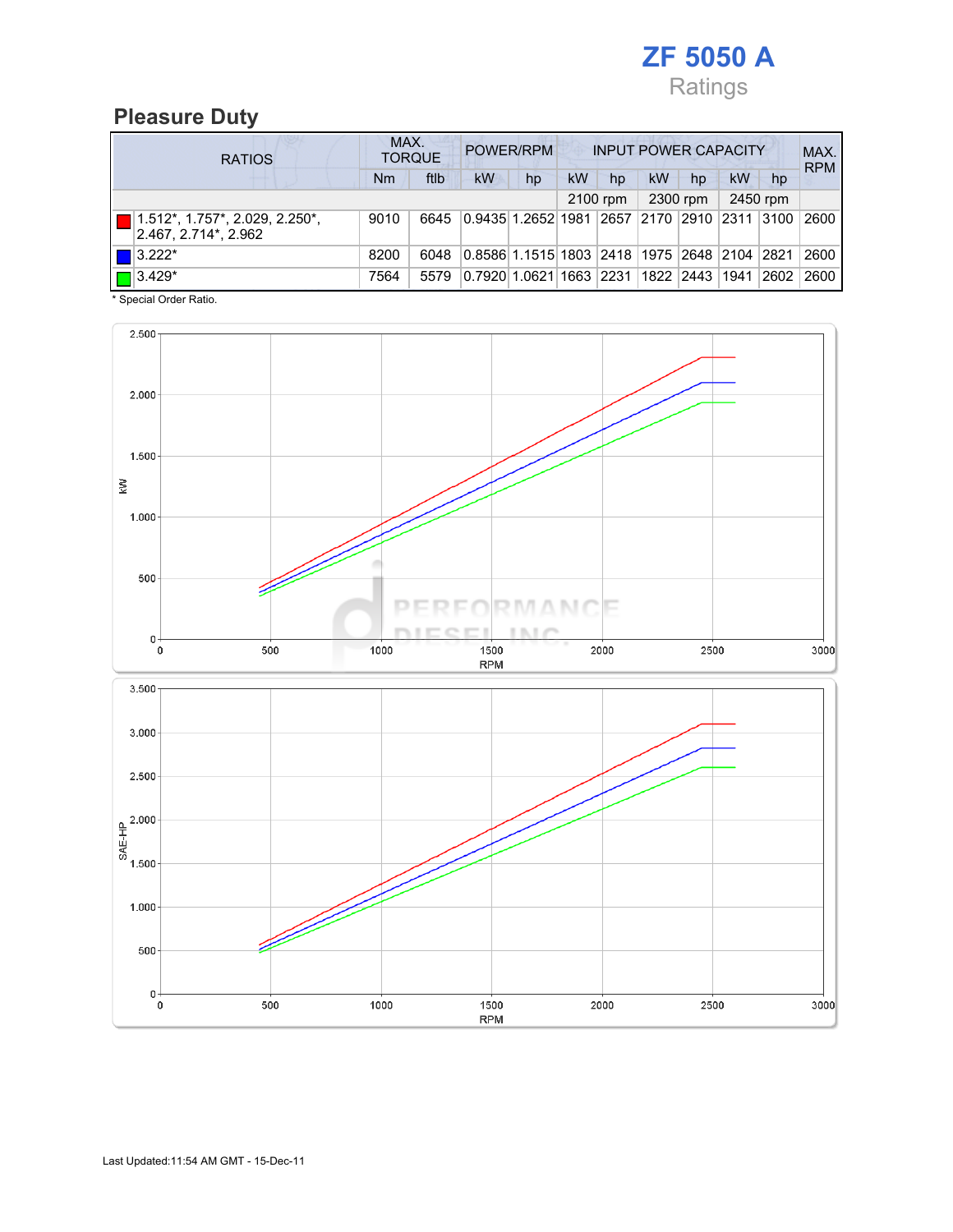

## Light Duty

|  | <b>RATIOS</b>                                                      |      | MAX.<br>POWER/RPM<br><b>INPUT POWER CAPACITY</b><br><b>TORQUE</b> |                                             |    |    |          |      |                        |            |                | MAX.<br><b>RPM</b> |
|--|--------------------------------------------------------------------|------|-------------------------------------------------------------------|---------------------------------------------|----|----|----------|------|------------------------|------------|----------------|--------------------|
|  |                                                                    | Nm   | ftlb                                                              | kW                                          | hp | kW | hp       | kW   | hp                     | kW         | hp             |                    |
|  |                                                                    |      |                                                                   |                                             |    |    | 1800 rpm |      | 2100 rpm               |            | 2300 rpm       |                    |
|  | $\boxed{ }$ 1.512*, 1.757*, 2.029, 2.250*,<br>2.467, 2.714*, 2.962 | 8745 | 6450                                                              | 0.9157 1.2280 1648 2210 1923 2579 2106 2824 |    |    |          |      |                        |            |                | 2600               |
|  | $\blacksquare$ 3.222*                                              | 7900 | 5827                                                              | 0.8272 1.1093 1489                          |    |    | 1997     | 1737 | 2330                   | 1903  2551 |                | 2600               |
|  | $\boxed{\Box}$ 3.429*                                              | 7170 | 5288                                                              | 0.7508 1.0068 1351                          |    |    |          |      | 1812  1577  2114  1727 |            | $ 2316\rangle$ | 2600               |

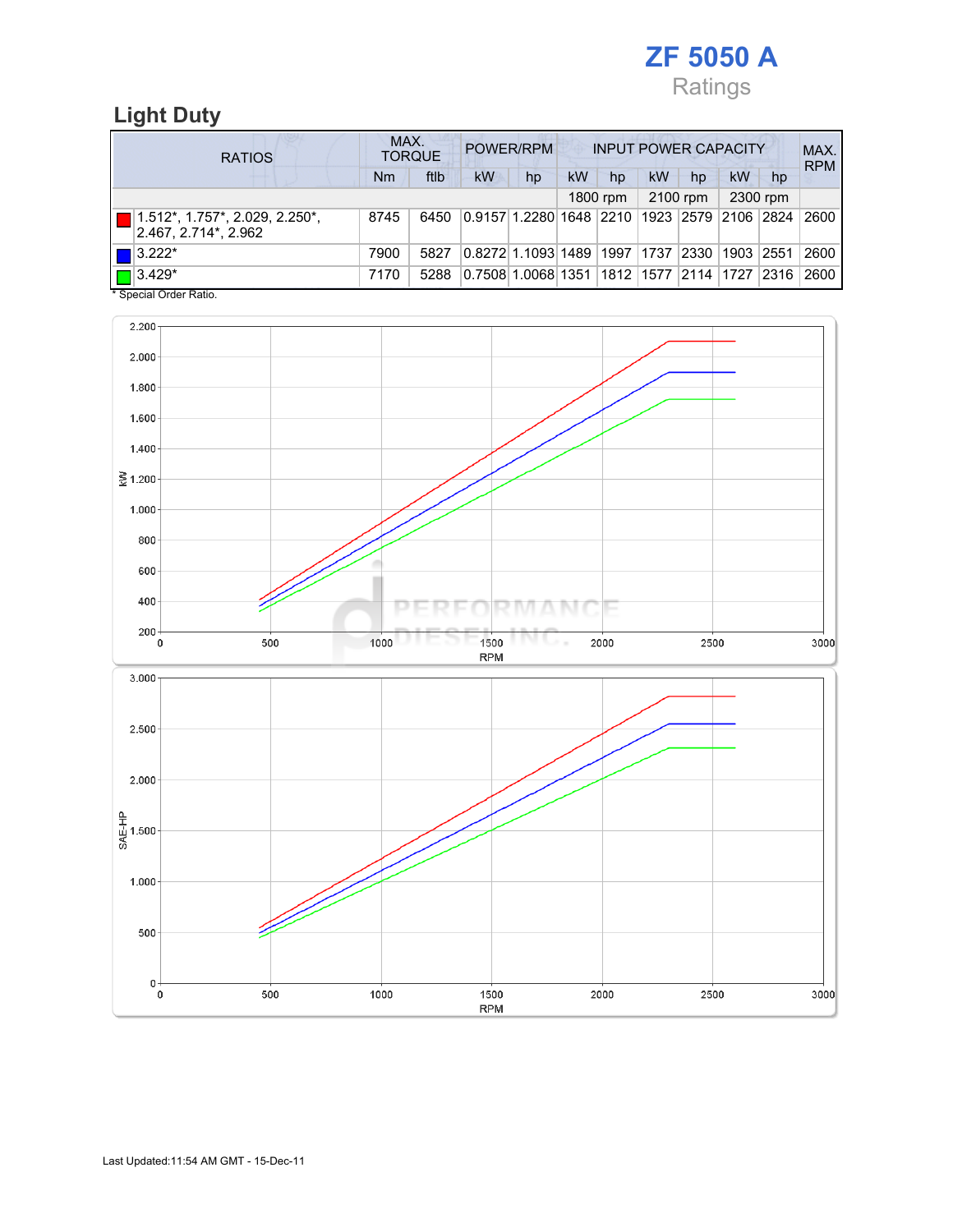

## Medium Duty

| <b>RATIOS</b>                                          | MAX.<br>POWER/RPM<br><b>INPUT POWER CAPACITY</b><br><b>TORQUE</b> |      |                                             |                    |    |          |            |          |           | MAX.<br><b>RPM</b> |      |
|--------------------------------------------------------|-------------------------------------------------------------------|------|---------------------------------------------|--------------------|----|----------|------------|----------|-----------|--------------------|------|
|                                                        | Nm                                                                | ftlb | kW                                          | hp                 | kW | hp       | kW         | hp       | <b>kW</b> | hp                 |      |
|                                                        |                                                                   |      |                                             |                    |    | 1800 rpm |            | 1900 rpm |           | 2100 rpm           |      |
| 1.512*, 1.757*, 2.029, 2.250*,<br>2.467, 2.714*, 2.962 | 7130                                                              | 5259 | 0.7466 1.0012 1344 1802 1419 1902           |                    |    |          |            |          |           | 1568  2103         | 2600 |
| $\blacksquare$ 3.222*                                  | 6800                                                              | 5015 | 0.7120 0.9549 1282 1719 1353 1814 1495 2005 |                    |    |          |            |          |           |                    | 2600 |
| $\blacksquare$ 3.429*                                  | 6370                                                              | 4698 |                                             | 0.6670 0.8945 1201 |    |          | 1610  1267 | 1700     | 1401      | 1878               | 2600 |

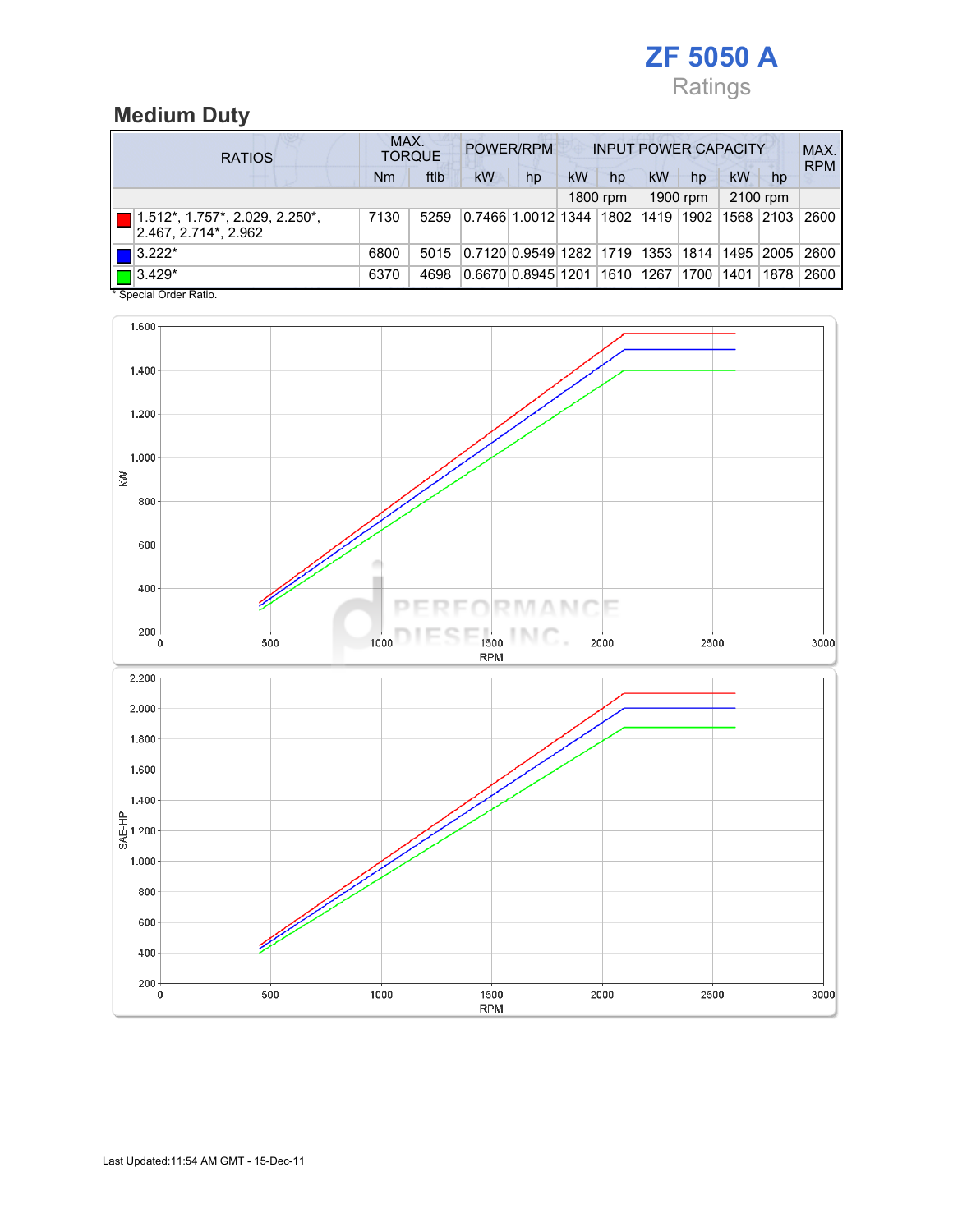

## Continuous Duty

| <b>RATIOS</b>                                        | MAX. | <b>TORQUE</b> | POWER/RPM<br><b>INPUT POWER CAPACITY</b> |                                   |    |          |                      |          |      |          | MAX.<br><b>RPM</b> |
|------------------------------------------------------|------|---------------|------------------------------------------|-----------------------------------|----|----------|----------------------|----------|------|----------|--------------------|
|                                                      | Nm   | ftlb          | <b>kW</b>                                | hp                                | kW | hp       | kW                   | hp       | kW   | hp       |                    |
|                                                      |      |               |                                          |                                   |    | 1600 rpm |                      | 1800 rpm |      | 1900 rpm |                    |
| 1.512*, 1.757*, 2.029, 2.250*,<br>2.467.2.714*.2.962 | 6035 | 4451          |                                          | 0.6319 0.8474 1011 1356 1137 1525 |    |          |                      |          | 1201 | 1610     | 2000               |
| $\blacksquare$ 3.222*                                | 5600 | 4130          |                                          | 0.5864 0.7864 938                 |    |          | 1258 1055 1415 11114 |          |      | 1494     | 2000               |
| $\blacksquare$ 3.429*                                | 5250 | 3872          |                                          | 0.5497 0.7372 880                 |    | 1180     | 990                  | 1327     | 1045 | 1401     | 2000               |

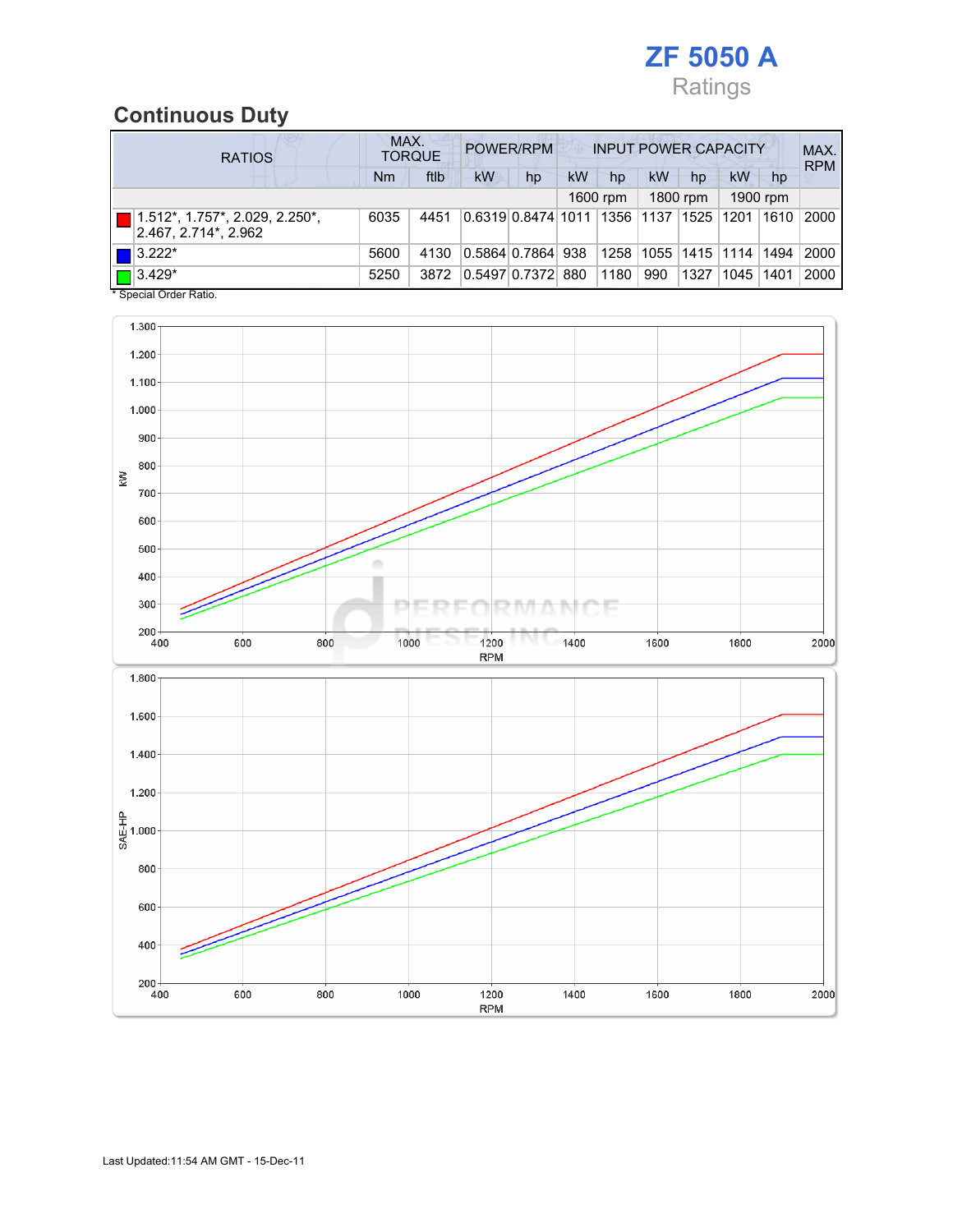## ZF 5050 A Dimensions



|       | mm (inches)                                  |                |             |             |                |  |                                                                                                    |    |  |                     |
|-------|----------------------------------------------|----------------|-------------|-------------|----------------|--|----------------------------------------------------------------------------------------------------|----|--|---------------------|
| Angle | Α                                            | B <sub>1</sub> | B2          | 61          | H <sub>2</sub> |  |                                                                                                    | Lヮ |  | <b>Bell</b><br>Hsg. |
| 8.0   |                                              |                |             |             |                |  | 369 (14.5) 425 (16.7) 425 (16.7) 221 (8.70) 764 (30.1) 776 (30.6) 539 (21.2) 149 (5.90) 180 (7.10) |    |  |                     |
|       | Oil Capacity Litre (US qt)<br>Weight kg (lb) |                |             |             |                |  |                                                                                                    |    |  |                     |
|       |                                              |                | 750 (1,650) | 42.0 (44.5) |                |  |                                                                                                    |    |  |                     |

#### SAE Bell Housing Dimensions **RMAN** ١F

|         |    |  |    |  |                                                         |  | <b>Bolt Holes</b> |          |  |  |
|---------|----|--|----|--|---------------------------------------------------------|--|-------------------|----------|--|--|
| SAE No. |    |  |    |  |                                                         |  |                   | Diameter |  |  |
|         | mm |  | mm |  | mm                                                      |  |                   | mm       |  |  |
|         |    |  |    |  | 511.18 20.125 530.23 20.875 552.45 21.75 12 11.91 15/32 |  |                   |          |  |  |

## Output Coupling Dimensions

|  |  |  |                       |  |  |     | <b>Bolt Holes</b>                                              |              |  |
|--|--|--|-----------------------|--|--|-----|----------------------------------------------------------------|--------------|--|
|  |  |  |                       |  |  | No. |                                                                | Diameter (E) |  |
|  |  |  | Imm in mm in mm in mm |  |  |     | mm                                                             |              |  |
|  |  |  |                       |  |  |     | 265   10.4   230   9.06   175   6.89   25.0   0.98   15   22.2 | 0.87         |  |